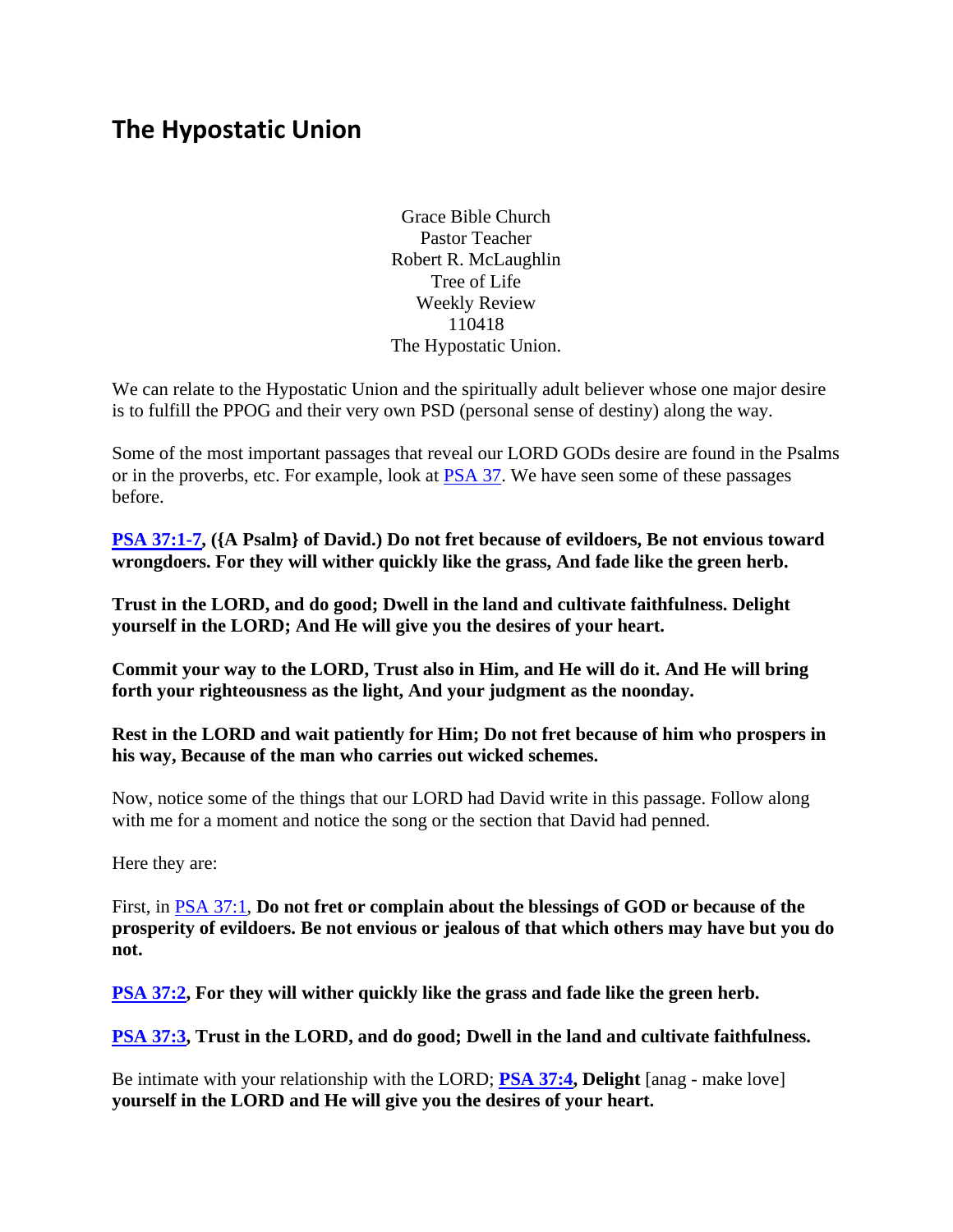## **[PSA 37:5,](https://www.bibleserver.com/text/NIV/Psalm37%3A5) Commit your way to the LORD, Trust also in Him, and He will do it.**

He always does things like this and He reminds us of them every now and then. Do you realize how each member of the Trinity desires to have fellowship with Him?

#### In [PSA 37:6,](https://www.bibleserver.com/text/NIV/Psalm37%3A6) here comes the blessings of our LORD - **And He will bring forth your righteousness as the light, And your judgment as the noonday.**

#### **[PSA 37:7,](https://www.bibleserver.com/text/NIV/Psalm37%3A7) Rest in the LORD and wait patiently for Him;**

Do not fret because of him who prospers in his way, Do not fret because of your enemies, whose one goal and purpose is to advance in the devilGODs plan of GOD for their life. Do not be concerned with those individuals who carries out wicked schemes. Notice what kind of talent David had and used for the glorification of Jehovah Elohim. David was a great musician who could write songs that glorified His LORD. Is it any wonder that when the LORD talks about HIS people HE talks about the importance of being one of our LORDGODs best friends.

#### Let's look at the passage in **[ACT 13:22,](https://www.bibleserver.com/text/NIV/Acts13%3A22) And after He had removed him, He raised up David to be their king, concerning whom He also testified and said, "I have found David the son of Jesse, a man after My heart, who will do all My will."**

So, we are now ready to begin our next point which will be Point 3 which deals with the relationship between our LORD Jesus Christ in His Hypostatic Union and the winner Believers.

Let me remind you of a few principles that we have already covered concerning our LORD Jesus Christ, as well as the winner believers who goal is to glorify the Trinity.

We have already noted the following principles concerning our LORD:

- 1. The Hypostatic Union
- 2. He is also identified by the phrase Undiminished Deity and True Humanity in one person forever.
- 3. We have also noted the deity of our LORD Jesus Christ and the

reasons that He had to become true humanity.

- 1. This means that our LORD is unique because He is different than GOD the Father and GOD the Holy Spirit in the fact that He is also True Humanity.
- 2. This also means that the LORD Jesus Christ is also unique because He is different than mankind in the fact that He is also GOD or deity.

The Torah is one of the titles of the word of GOD or Bible doctrine which directs, guides, and aims us toward a way of life resulting in GODGODs divine nature in human vessels, which is called Theantric action.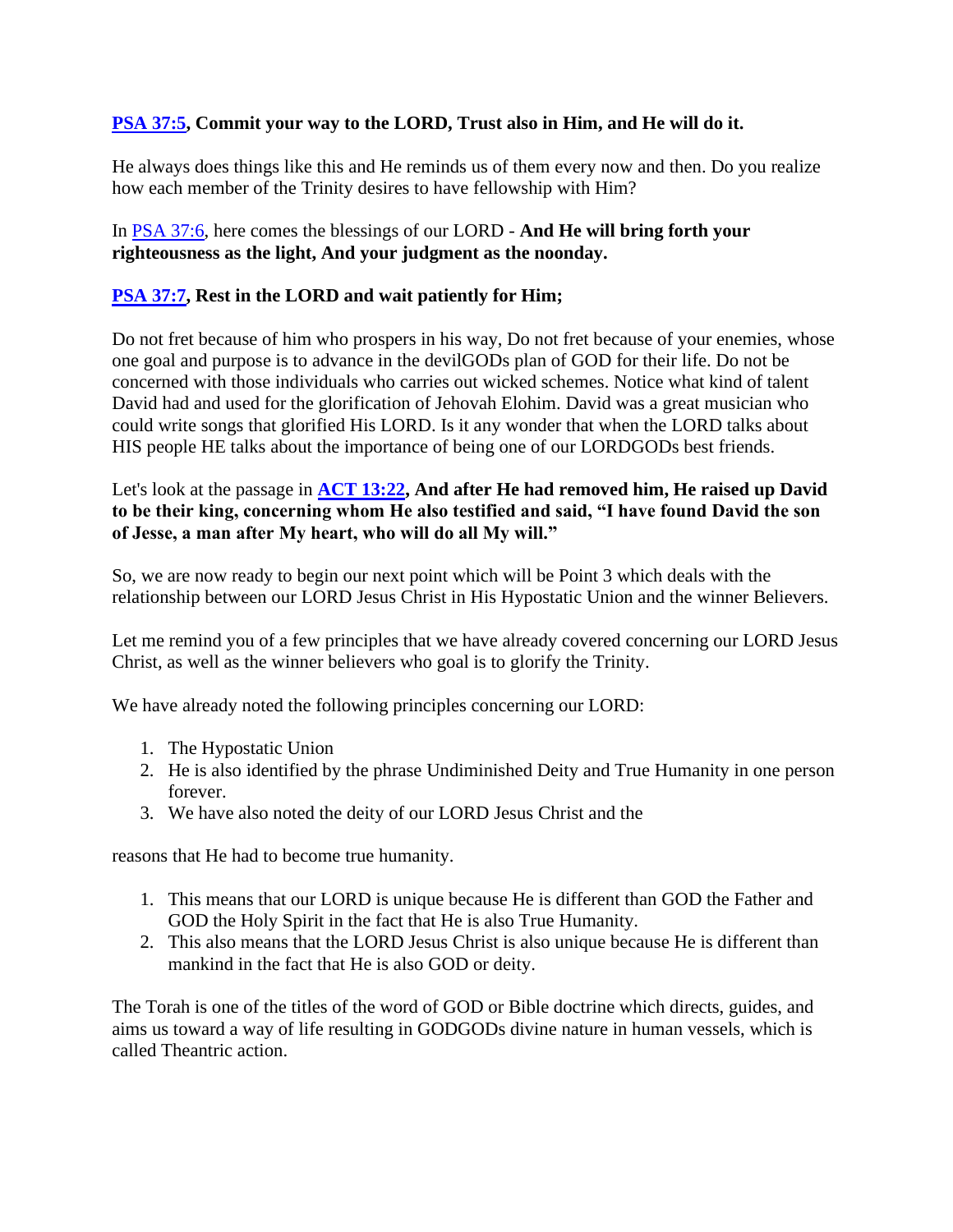Theantric action is GODGODs nature controlling a humble believer through the government of the indwelling Word and the power of GOD the Holy Spirit. The writer of this Psalm learned many years ago that prosperity is not in what you have, nor is it found in details of life. Details of life include money, success, pleasure, social life, loved ones, health, sex, materialistic things, status symbols, friends, etc.

Ezra learned the principle that is also in [MAT 4:4](https://www.bibleserver.com/text/NIV/Matthew4%3A4) which states that: **"Man shall not live on bread alone, but on every word that proceeds out of the mouth of GOD."**

Ezra knew such passages as **[DEU 8:3,](https://www.bibleserver.com/text/NIV/Deuteronomy8%3A3) "Man does not live by bread alone, but man lives by everything that proceeds out of the mouth of the LORD."** 

In [JOB 23:12,](https://www.bibleserver.com/text/NIV/Job23%3A12) notice what the writer says concerning the importance of Bible doctrine; **"I have not departed from the command of His lips; I have treasured the words of His mouth more important than my necessary food."** 

This is just the beginning stage of the importance of the Word of GOD as well as the faithfulness of the LORD in commanding all believers to live with PVTD.

Let me give you some of the important principles I found hidden in GODs word which is like a treasure to wait upon the Divine Timing of GOD.

In [PHI 1:6,](https://www.bibleserver.com/text/NIV/Philippians1%3A6) we have a reference to the work of the LORD being carried out or fulfilled by the FatherGODs will: **{For I am} confident of this very thing, that He who began a good work in you will perfect it until the day of Christ Jesus.**

This is a reference to GOD the Father working behind the scenes building up or edifying the believer who has PVTD. Since we are in the same book, letGODs look at that which GOD the Holy Spirit is fulfilling and preparing for the believer who desires to glorify our GOD.

**[PHI 2:12-15,](https://www.bibleserver.com/text/NIV/Philippians2%3A12-15) So then, my beloved, just as you have always obeyed, not as in my presence only, but now much more in my absence, work out your salvation with fear and trembling; for it is GOD who is at work in you, both to will and to work for {His} good pleasure.** 

**Do all things without grumbling or disputing; that you may prove yourselves to be blameless and innocent, children of GOD above reproach in the midst of a crooked and perverse generation, among whom you appear as lights in the world.**

So far then we have seen the work of the Word of GOD, the work of GOD the Father, and the work of GOD the Holy Spirit.

Then we have another passage where all three members of the Trinity have some part in **[1TH](https://www.bibleserver.com/text/NIV/1Thessalonians5%3A24)  [5:24,](https://www.bibleserver.com/text/NIV/1Thessalonians5%3A24) Faithful is He who calls you, and He also will bring it to pass.**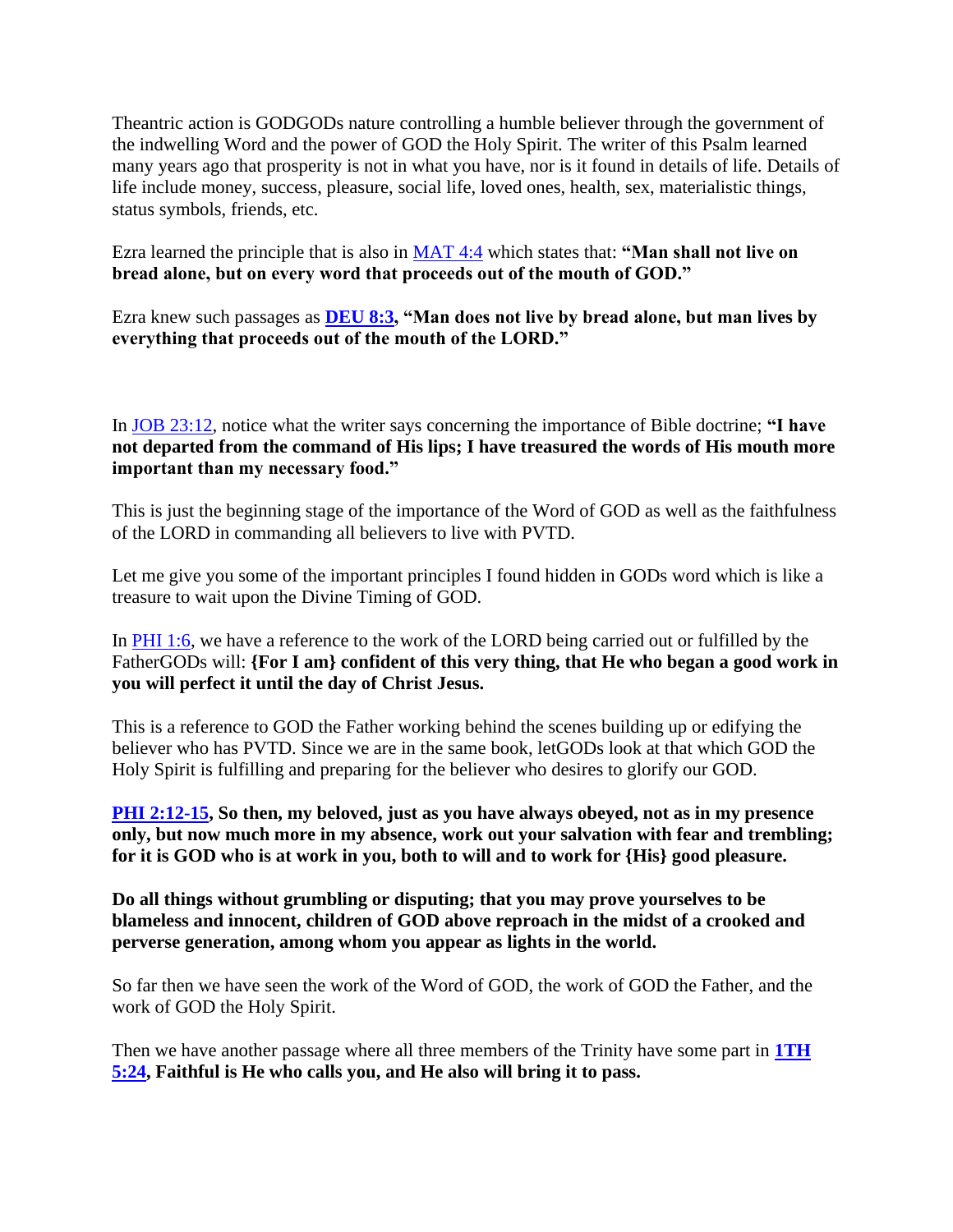#### **[PSA 119:1,](https://www.bibleserver.com/text/NIV/Psalm119%3A1) "Blessings or happinesses belong to those whose way is blameless, Who walk in the law of the LORD."**

These blessings or different forms of happiness can refer to what is going on inwardly in the believer or what they are experiencing overtly. Whether on the inside or the outside, even if you have adversity or success, you will have inner happiness by living in GOD's plan for HIS people. True prosperity is Bible Doctrine in the soul.

Many of the Jews were caught up in the same tragedy as this man who wrote this but many of them had serious Mental Attitude (MA) sins instead of doctrine controlling their soul, which made them miserable under pressure. M.A. sins include fear, worry, guilt, anxiety, self-pity, bitterness, hatred, selfishness, etc. They didn't listen, learn, or love the word of GOD before the tragedy and now, they are living in the tragedy of slavery.

Now, I want you to remember that the equipped believer whose way of life is blameless and is the one whose soul is filled with doctrine and that doctrine governs their life.

## **MAR 12:28-29, One of the scribes asked the Lord Jesus Christ, "What commandment is the foremost or the most important of all?" Jesus answered, "The foremost is, Hear, O Israel! The LORD our GOD is one LORD;**

This means HE is the only One and therefore in MAR 12:30, our LORD said when you recognize this principle then **MAR 12:30 you shall love the LORD your GOD with all your heart, and with all your soul, and with all your mind, and with all your strength. GOD**

So the equipped believer loves the LORD Jesus Christ in all five areas of the soul, they are equipped. This means that:

- 1. Their self- consciousness realizes  $1\text{Co }15:10$ , and they don't think more highly of themselves nor do they live in self-condemnation.
- 1. In their mentality they are filled with doctrinal vocabulary and they have the ability to reason as they enter into the faith-rest life and in

[EPH 4:29,](https://www.bibleserver.com/text/NIV/Ephesians4%3A29) no corrupt communication comes out of their mouth.

1. Their volition makes right decisions in life on a consistent basis which includes rebound and recovery if they fail, **[DEU 30:19](https://www.bibleserver.com/text/NIV/Deuteronomy30%3A19) "I call heaven and earth to witness against you today, that I have set before you life and death, the blessing and the curse. So choose life in order that you may live, you and your descendants,**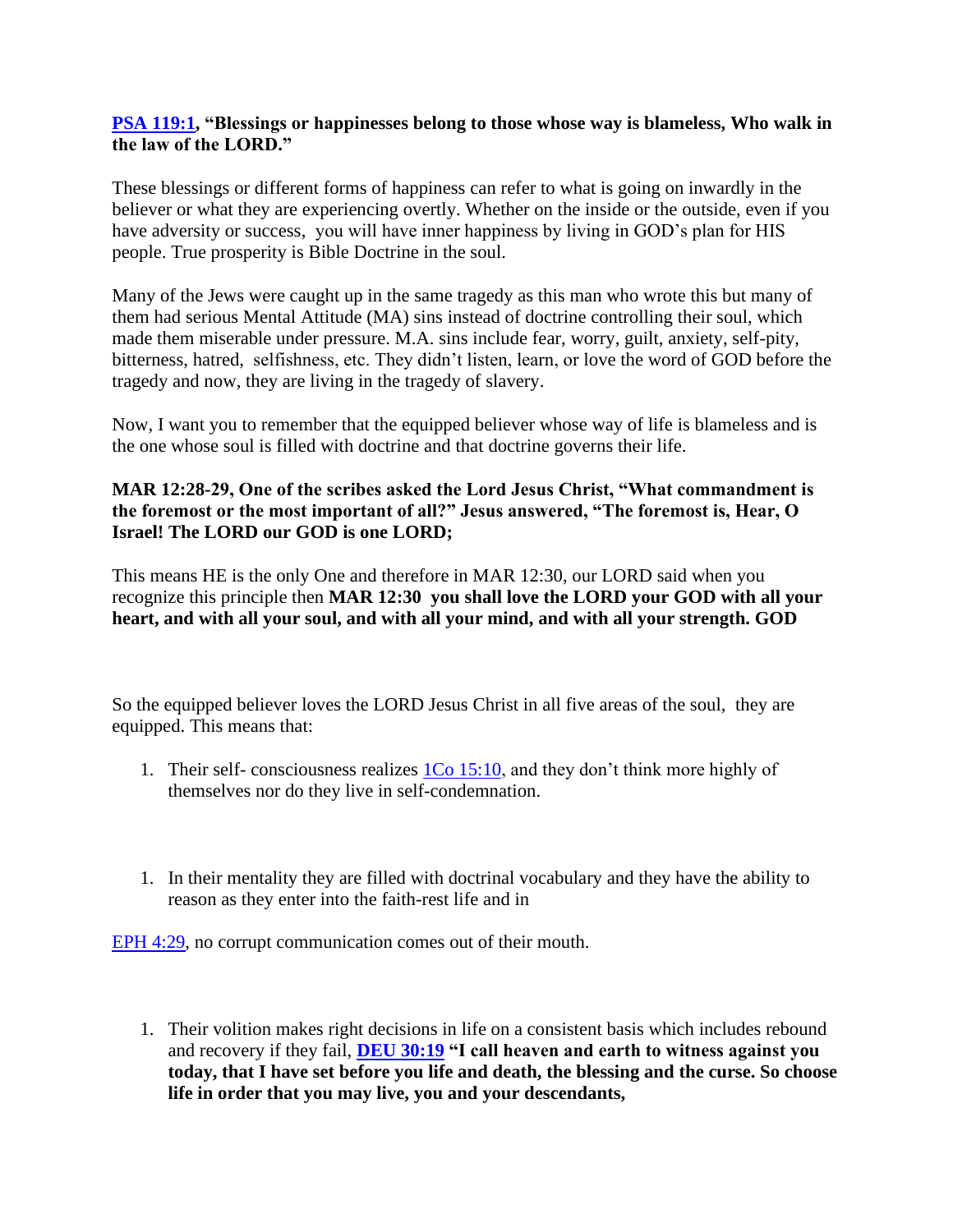- 1. In their Emotion of the soul, the equipped believer has his emotions in submission to his heart, [PSA 26:2.](https://www.bibleserver.com/text/NIV/Psalm26%3A2)
- 1. In their Conscience, they have Godly morals, and Godly standards.

No believer is equipped unless inside their soul they have rooms and rooms filled with governing doctrines.

**[PSA 119:1,](https://www.bibleserver.com/text/NIV/Psalm119%3A1) "Blessings or happinesses belong to those whose way is blameless or those who are equipped with doctrine,** [and then notice the final phrase] **Who walk in the law of the LORD."**

Walk simply refers to their lifestyle or the application of the word of GOD to life and experience, it is relaxation, one step at a time. And what is it that they walk in? They walk in the Law [Torah] doctrine of the LORD.

The Torah is one of the titles of the word of GOD or Bible doctrine which directs, guides, and aims us toward a way of life resulting in GOD's divine nature in human vessels or what I call Theandric Action. And I want you to notice the relationship that you can have, if you desire so.

Again, Theandric action relates to the union of the divine nature and the human nature for believers in the Church-age. In other words, let me put it like this: What the hypostatic union is to the LORD Jesus Christ, theandric action is to the born-again believer.

Look at how Peter handled all these things.

**[2PE 1:2-11,](https://www.bibleserver.com/text/NIV/2Peter1%3A2-11) Grace and peace be multiplied to you in the knowledge of GOD and of Jesus our LORD; seeing that His divine power has granted to us everything pertaining to life and Godliness, through the true knowledge of HIM who called us by HIS own glory and excellence.**